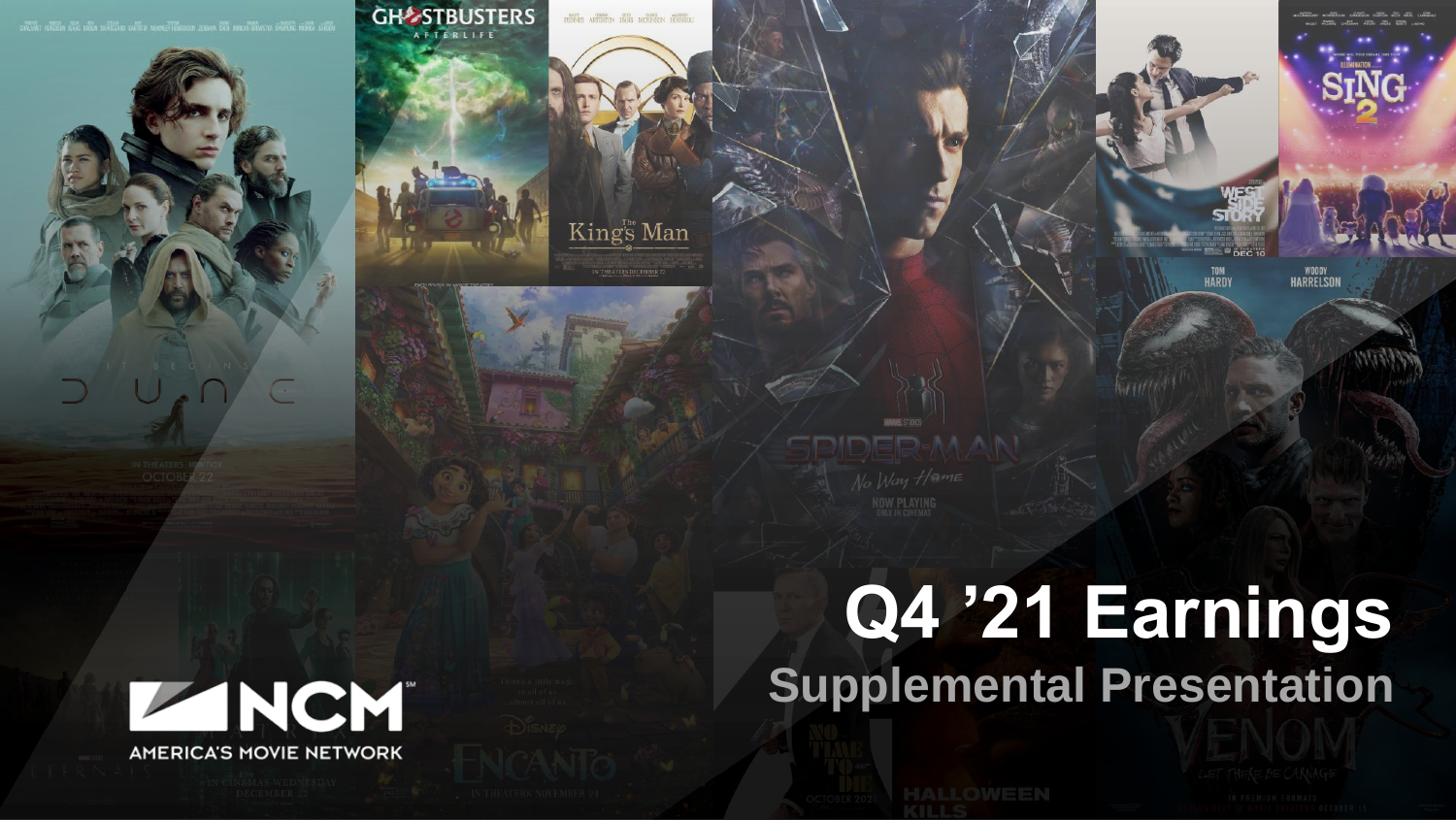#### Forward-Looking Statements

This presentation contains various forward-looking statements that reflect management's current expectations or beliefs regarding future events and results of operations, including statements concerning the ultimate impact of the COVID-19 pandemic on the Company and future theater attendance levels, among others. Investors are cautioned that reliance on these forward-looking statements involves risks and uncertainties. Although the Company believes that the assumptions used in the forward-looking statements are reasonable, any of these assumptions could prove to be inaccurate and, as a result, actual results could differ materially from those expressed or implied in the forward-looking statements. The factors that could cause actual results to differ materially from those expressed or implied in the forward-looking statements are, among others, 1) level of theater attendance or viewership of the *Noovie®* pre-show; 2) the impact of pandemics, epidemics or disease outbreaks, such as the novel coronavirus (COVID-19) and the success of actions taken to mitigate such situations, vaccine rollouts, vaccine or mask mandates and potential changes to consumer behavior; 3) the availability and predictability of major motion pictures displayed in theaters; 4) increased competition for advertising expenditures; 5) changes to relationships with NCM LLC's founding members; 6) inability to implement or achieve new revenue opportunities; 7) failure to realize the anticipated benefits of the 2019 amendments to NCM LLC's exhibitor service agreements with Regal and Cinemark; 8) technological changes and innovations; 9) economic conditions, including the level of expenditures on and perception of cinema advertising; 10) our ability to renew or replace expiring advertising and content contracts; 11) reinvestment in our network and product offerings, which may require significant funding and resulting reallocation of resources; 12) fluctuations in operating costs; and 13) changes in interest rates. In addition, the outlook provided does not include the impact of any future unusual or infrequent transactions; sales and acquisitions of operating assets and investments; any future non-cash impairments of intangible and fixed assets; amounts related to litigation or the related impact of taxes that may occur from time to time due to management decisions and changing business circumstances. The Company is currently unable to forecast precisely the timing and/or magnitude of any such amounts or events. Please refer to the Company's Securities and Exchange Commission filings, including the "Risk Factor" section of the Company's Annual Report on Form 10-K for the year ended December 30, 2021, for further information about these and other risks. Investors are cautioned not to place undue reliance on any such forward-looking statements, which are presented only as of the date they are made. The Company undertakes no obligation to update any forward-looking statement, whether as a result, of new information, future events or otherwise, except as required by law.

This presentation contains references to Non-GAAP financial measures including Adjusted OIBDA (Operating Income Before Depreciation and Amortization, Amortization of intangibles recorded for network theater screen leases, excluding share-based payment costs, impairment of long-lived assets, and executive transition costs). A reconciliation of these measures is available in this presentation and on the investor page of the Company's website at [www.ncm.com.](http://www.ncm.com/) The Company has not provided a reconciliation of the forward-looking non-GAAP Adjusted OIBDA measure to forward-looking GAAP operating income due to the inability to predict the amount and timing of impacts outside of the Company's control, such as the ongoing COVID-19 pandemic, on certain items, including the timing of revenue and charges reflected in our reconciliation of historic numbers, the amount of which, based on historical experience, could be significant and are difficult to reasonably predict. Accordingly, a reconciliation of this non-GAAP measure is not available without unreasonable effort.

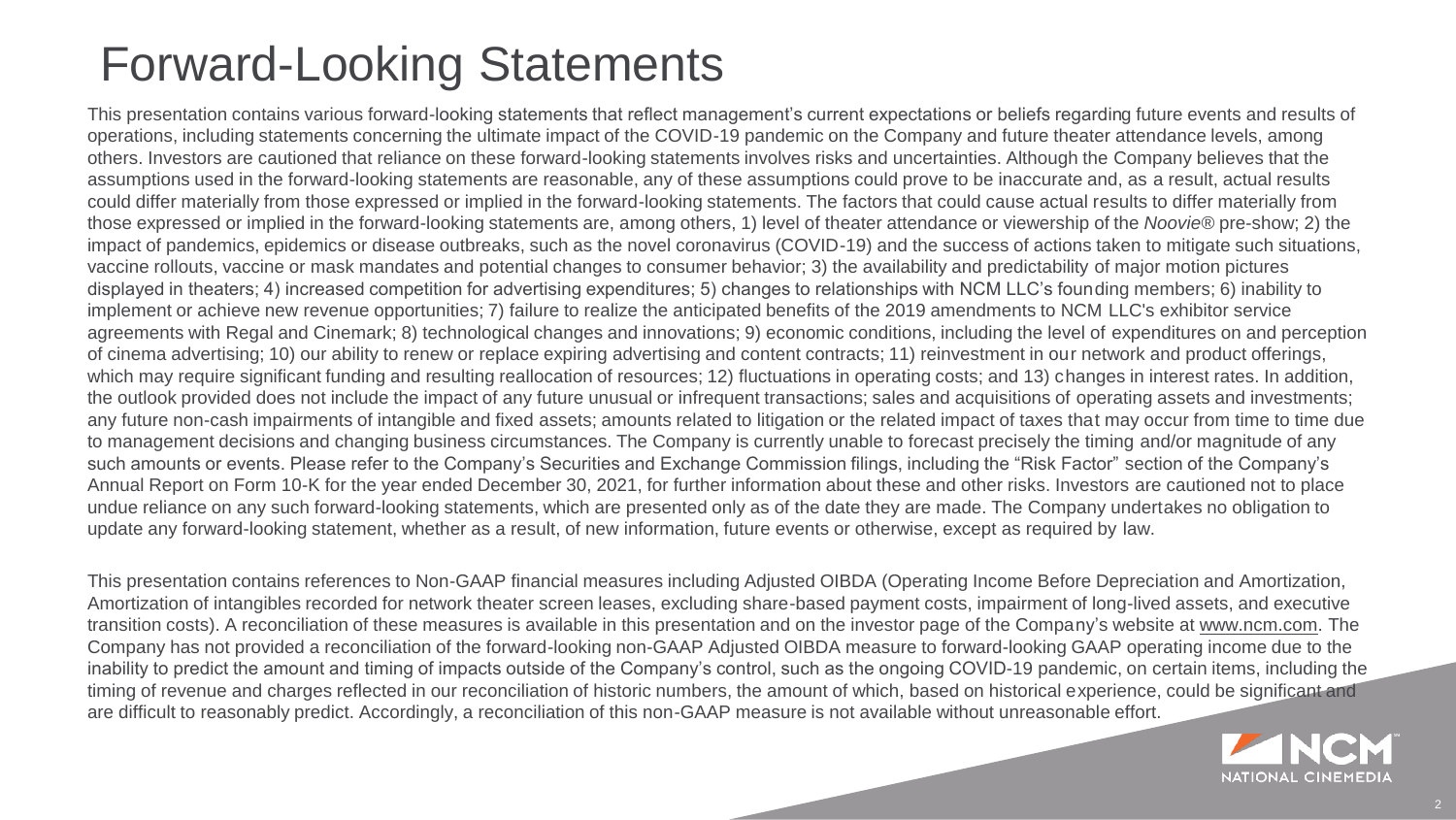#### National CineMedia Business Update

- In-theater advertising for the fourth quarter of 2021 improved compared to the prior quarter and year.
- NCM has the following cash and receivable positions:
	- NCM LLC began the fourth quarter of 2021 with a cash balance of \$64.4 million and ended the fourth quarter with a cash balance of \$58.6 million.
	- The accounts receivable balance, net of allowance for doubtful accounts, at the beginning of the fourth quarter was \$28.5 million and was \$53.0 million at the end of the fourth quarter.
- NCM LLC's theater access fees, network affiliate payments and Platinum Spot revenue share payments are driven by attendance, active screens and revenue, and therefore, were not incurred during periods when the theaters were closed and were reduced for the period of time that attendance and theatrical release schedules were less than historical levels. Following the reopening of all of the theaters within our network and the increase in attendance in 2021, these costs also increased proportionately.
- The Company has significantly reduced payroll related costs through a combination of temporary furloughs, permanent layoffs and salary reductions. In total, as of today, NCM LLC's headcount has been reduced by over 40% as compared to headcount levels prior to the COVID-19 pandemic.

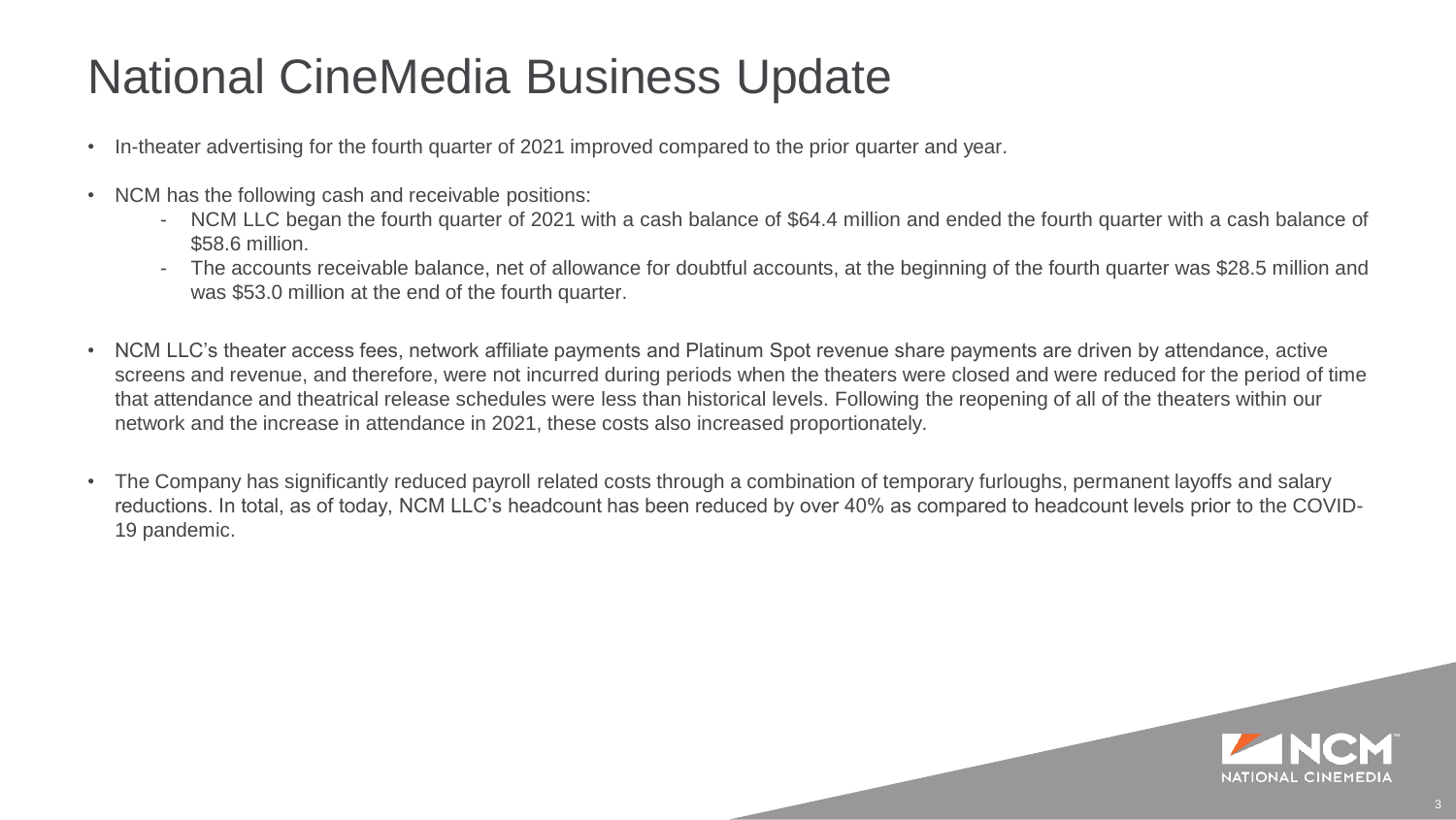#### National CineMedia Business Update

- Total fourth quarter Adjusted OIBDA of \$18.4 million marks the first quarter since the first quarter of 2020 of positive Adjusted OIBDA.
- Our 2022 calendar year upfront is currently tracking at similar levels that we previously shared with many deals still in discussion.
- Platinum, our highest value inventory which runs during the trailer pack, featured several brands in November and December 2021, and we have a confirmed advertiser in the travel category running in Platinum during March 2022.

#### **Liquidity Update:**

- We bolstered our liquidity position on January 5, 2022 with a new \$50 million revolving credit facility, which resulted in a ratings upgrade from S&P. Upon closing, NCM LLC had \$99.7 million of cash on hand.
- We also completed an amendment to our existing Senior Secured Credit Agreement which included an extension of the suspension of our financial maintenance covenants until and including the quarter ending December 29, 2022 and also amended our net total leverage ratio and net senior secured leverage ratio through the third quarter of 2023.

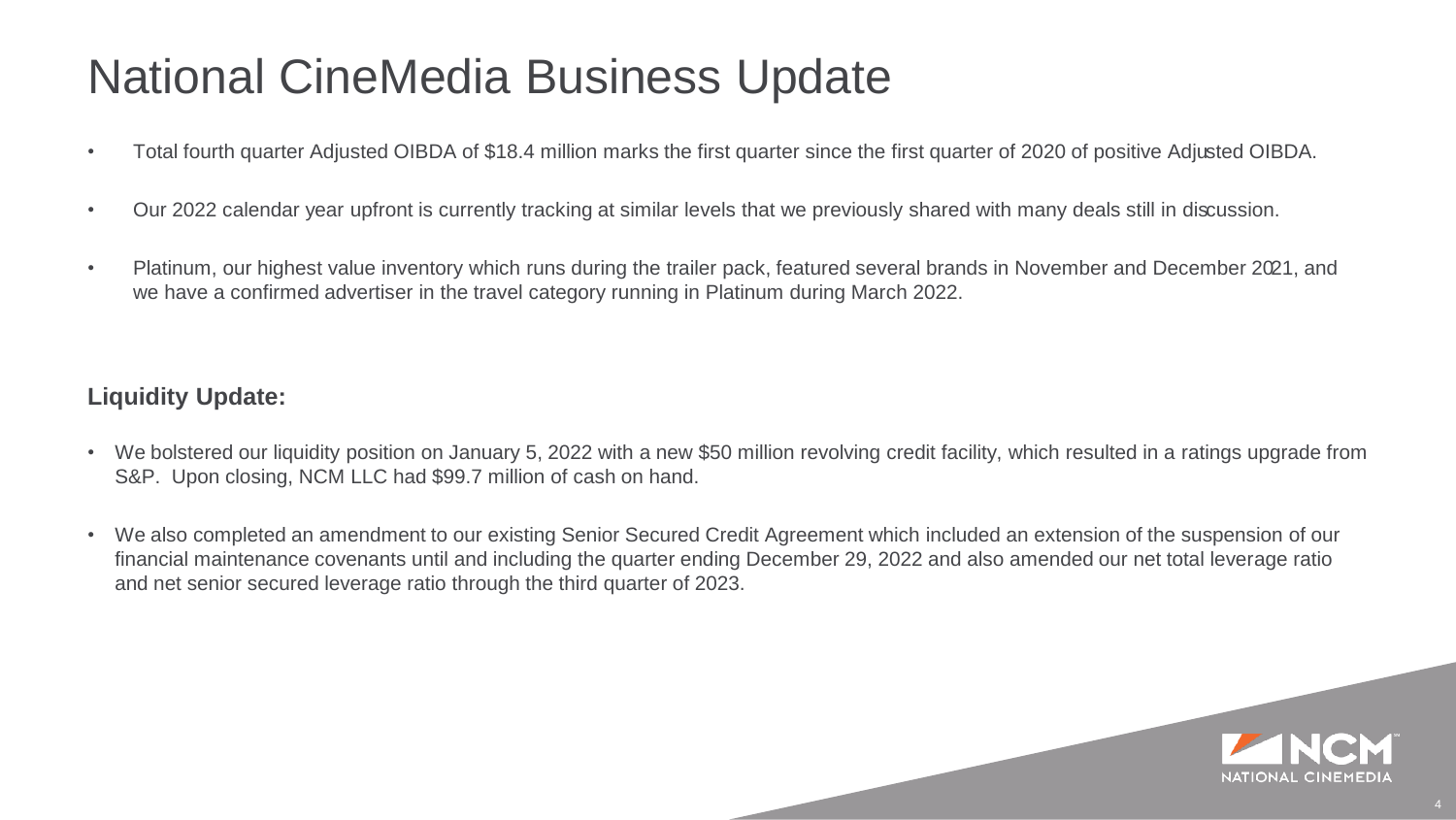### Q4 2021 Highlights versus Q4 2020

#### **Financial:**

- Total revenue increased 304% to \$63.5 million.
- Adjusted OIBDA<sup>(1)</sup> improved from negative \$9.9 million to positive \$18.4 million.
- National and Regional Sales revenue increased 329% to \$50.2 million.
- Local revenue increased 134% to \$8.2 million.
- Beverage revenue increased to \$5.1 million from \$0.5 million in the prior year's quarter.

(1) Adjusted OIBDA represents a non-GAAP measure (operating income before depreciation and amortization of intangibles recorded for network theater screen leases and excluding non-cash share based costs, impairment of long-lived assets, executive transition costs and legal fees related to abandoned financing transactions.). See reconciliation to the comparable GAAP measure on slide 13 of this presentation.

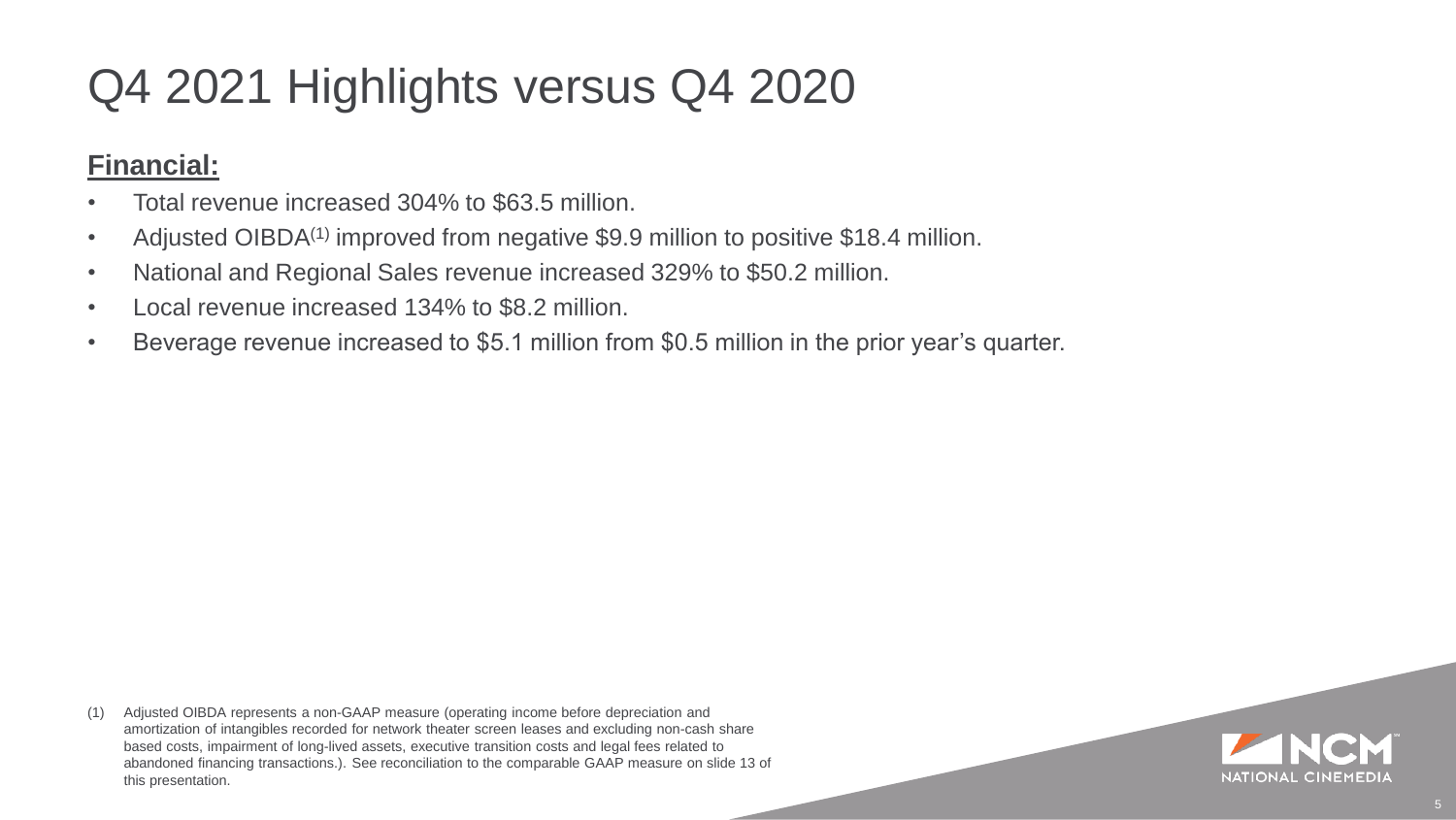

*(\$ in millions)*

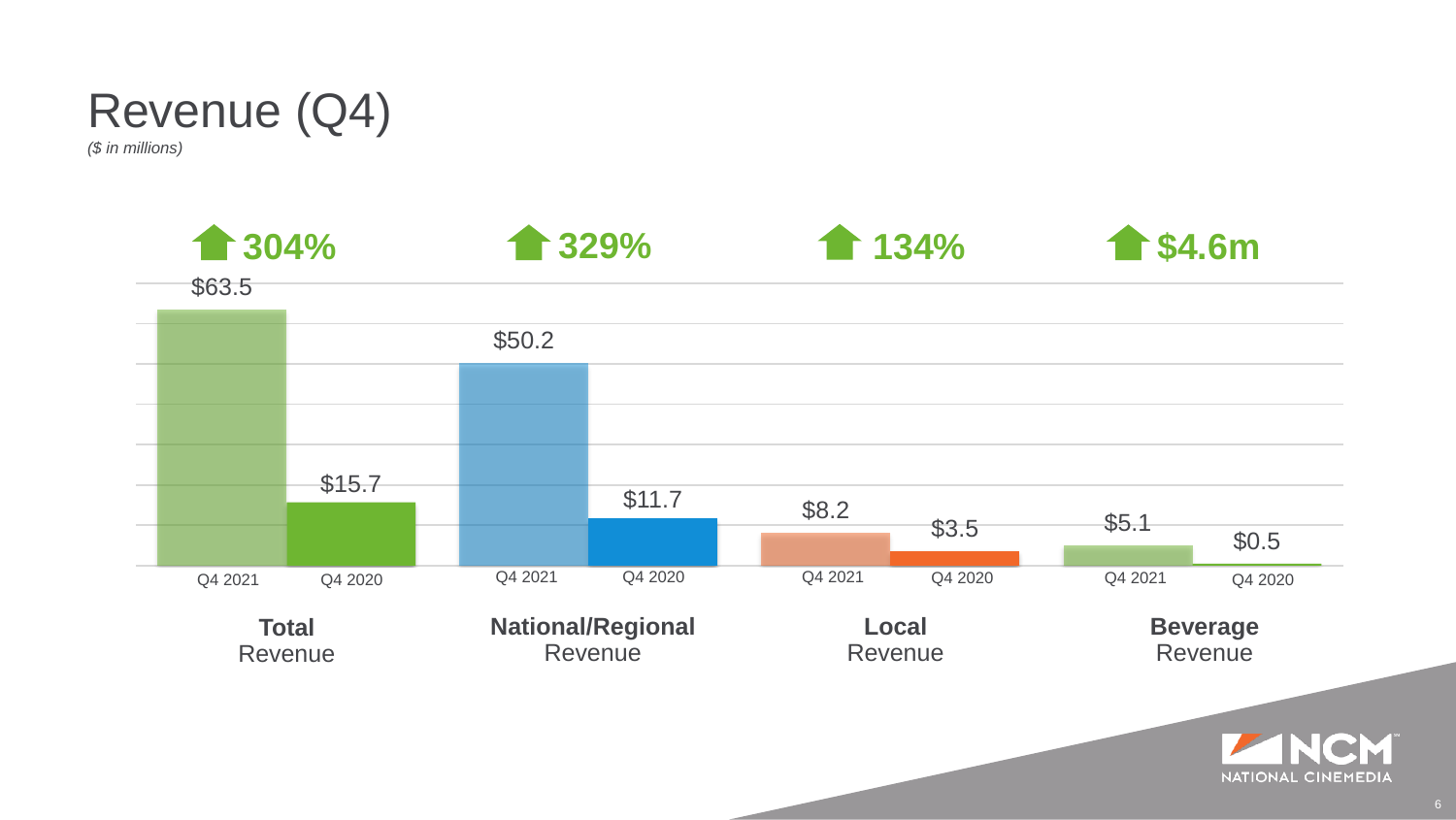#### Other Financial Metrics (Q4)



- (1) Includes capital expenditures of \$0.4 million in Q4 2021 related to our digital product investment versus \$1.1 million in Q4 2020.
- (2) Includes certain other implementation costs associated with Cloud Computing Arrangements.
- (3) Integration and other encumbered theater payments. These payments were recorded as a reduction of an intangible asset and are excluded from Adjusted OIBDA.

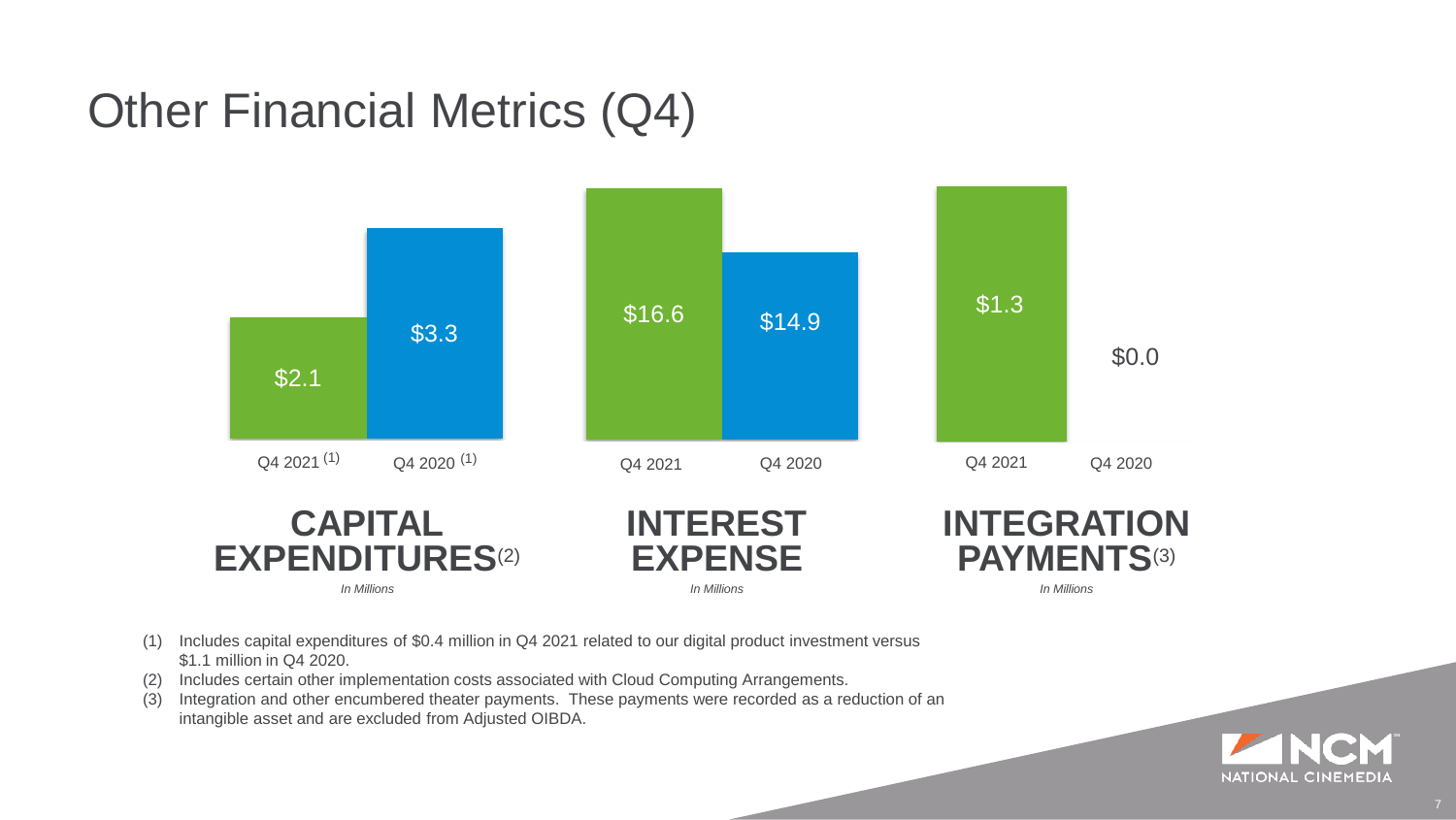### FY 2021 Highlights versus FY 2020

#### **Financial:**

- Total revenue increased 27% to \$114.6 million.
- Adjusted OIBDA<sup>(1)</sup> decreased 27% to negative \$24.7 million.
- National and Regional Sales revenue increased 28% to \$85.7 million.
- Local revenue increased 2% to \$17.8 million.
- Beverage revenue increased 79% to \$11.1 million.

(1) Adjusted OIBDA represents a non-GAAP measure (operating income before depreciation and amortization of intangibles recorded for network theater screen leases and excluding non-cash share based costs, impairment of long-lived assets, executive transition costs and legal fees related to abandoned financing transactions.). See reconciliation to the comparable GAAP measure on slide 13 of this presentation.

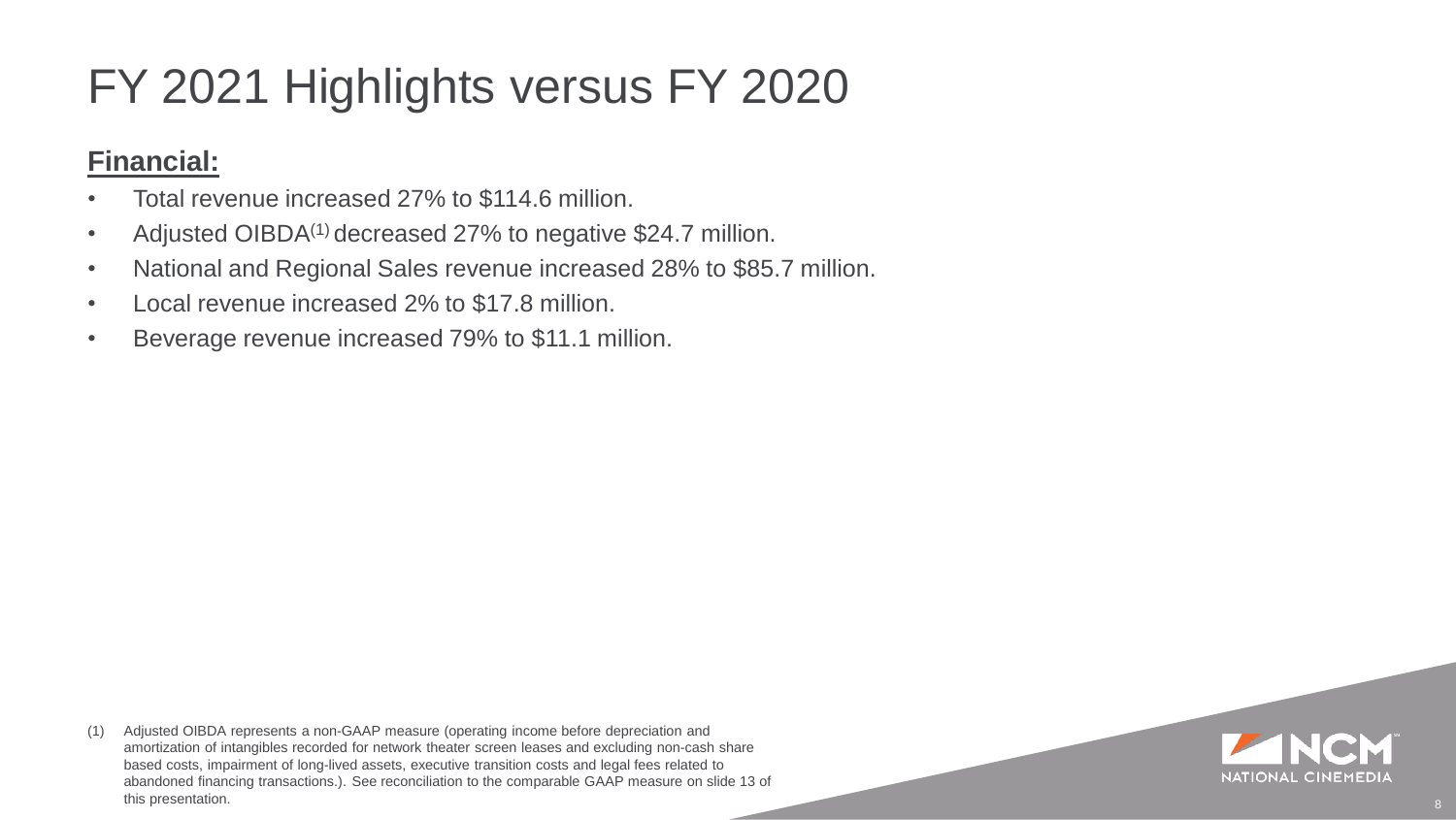

*(\$ in millions)*

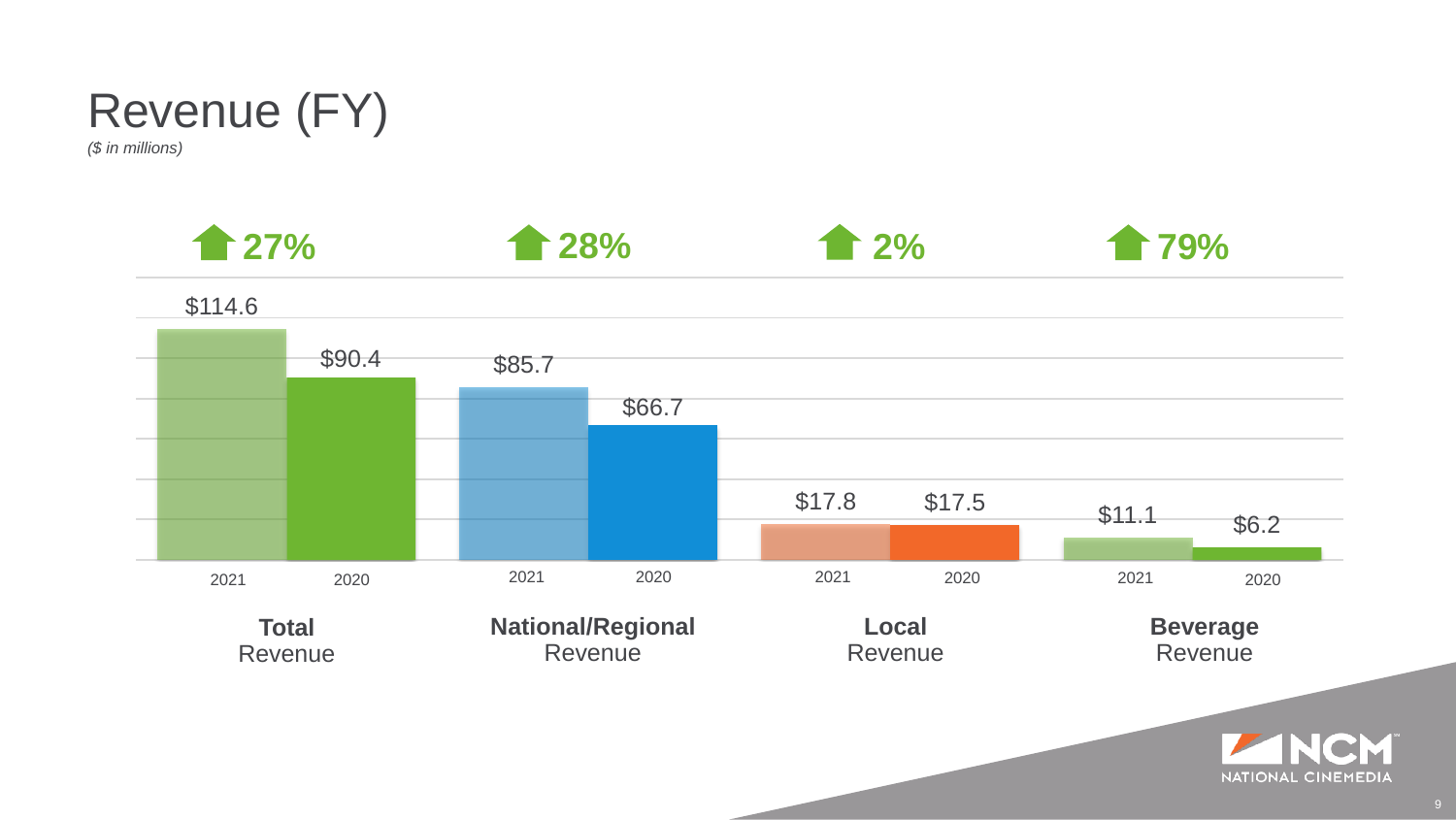### Other Financial Metrics (FY)



- (1) Includes capital expenditures of \$1.7 million in YTD 2021 related to our digital product investment versus \$4.6 million in YTD 2020.
- (2) Includes certain other implementation costs associated with Cloud Computing Arrangements.
- (3) Integration and other encumbered theater payments. These payments were recorded as a reduction of an intangible asset and are excluded from Adjusted OIBDA.

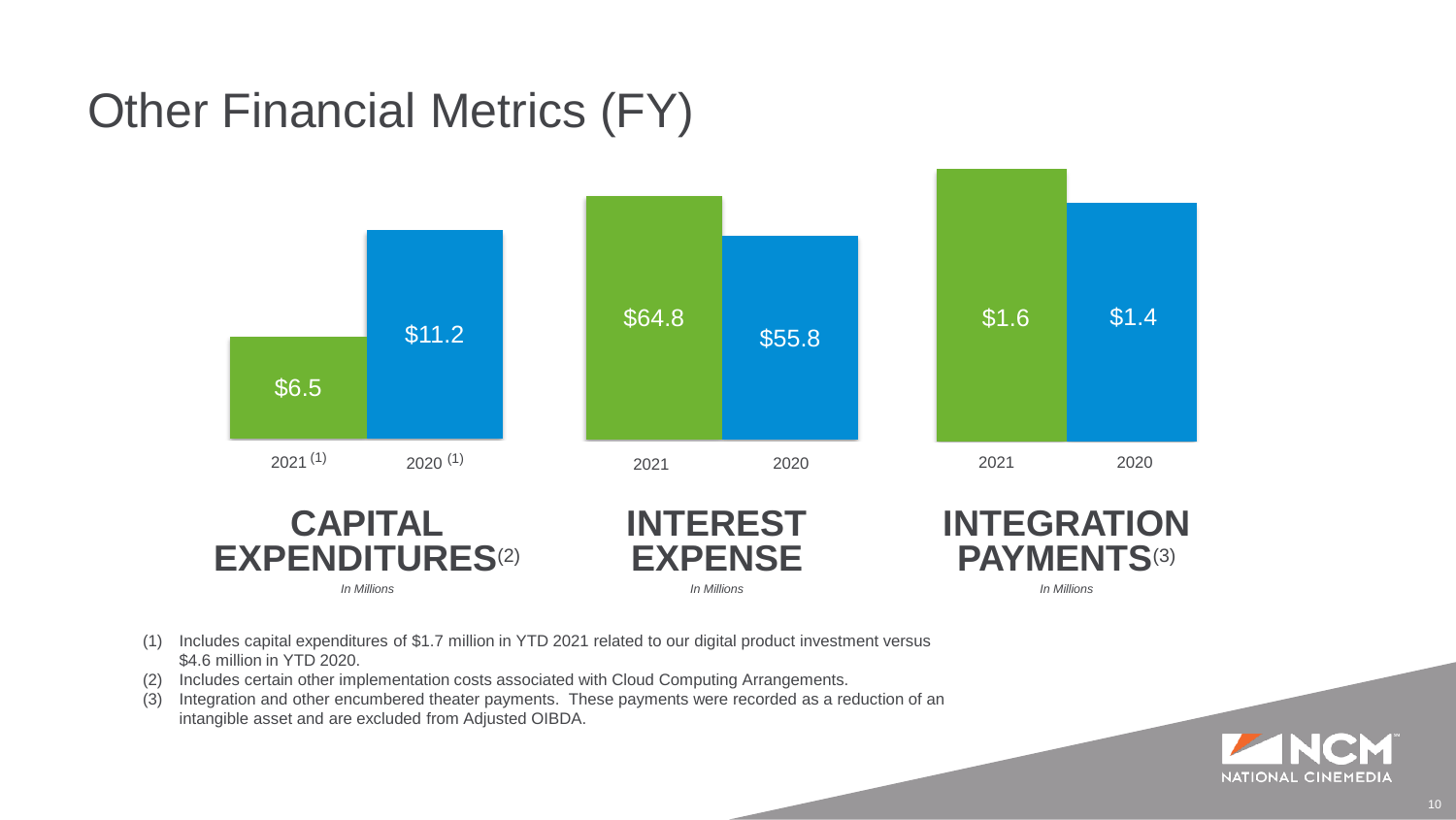#### Capital Structure Update



- (1) \$43.9 million of this balance is at NCMI at December 30, 2021 and \$57.9 million at December 31, 2020.
- (2) On January 5, 2022, NCM obtained approval of a waiver of any non-compliance with its Consolidated Net Senior Secured Leverage Ratio and Consolidated Total Leverage Ratio financial covenants until and including the quarter ending December 29, 2022.
- (3) The Company's leverage ratios are N/A as the company generated negative Adj. OIBDA during the four fiscal quarters ended December 30, 2021.

**NATIONAL CINEMEDIA** 

**Payments)**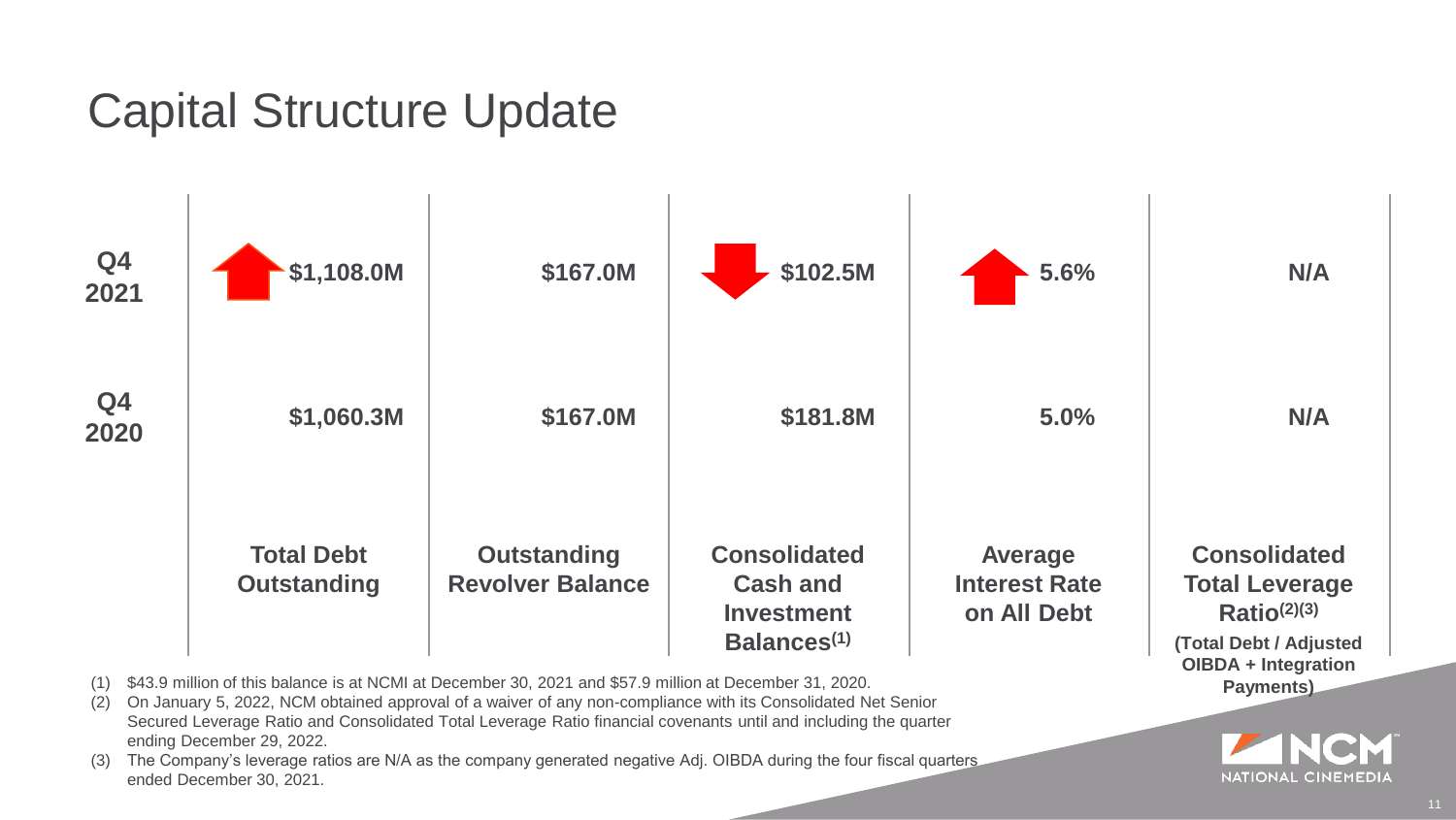### Cash Dividends in Q1'22 and Annualized FY '22 Dividend

The dividend was reduced from 2020 quarterly dividend amounts due to the reduced cash flows to NCM LLC from the theater closures from the COVID-19 pandemic and the corresponding limitations on available cash distributions from NCM LLC to NCM, Inc. under the Credit Agreement amendments entered into on March 8, 2021 and January 5, 2022.



- (1) The dividend declared on March 3, 2022 is \$0.05 per share for payment in Q1 2022 and represents an annualized dividend of \$0.20 per share.
- Dividend yield based on NCMI closing stock price on March 3, 2022 of \$X.XX.

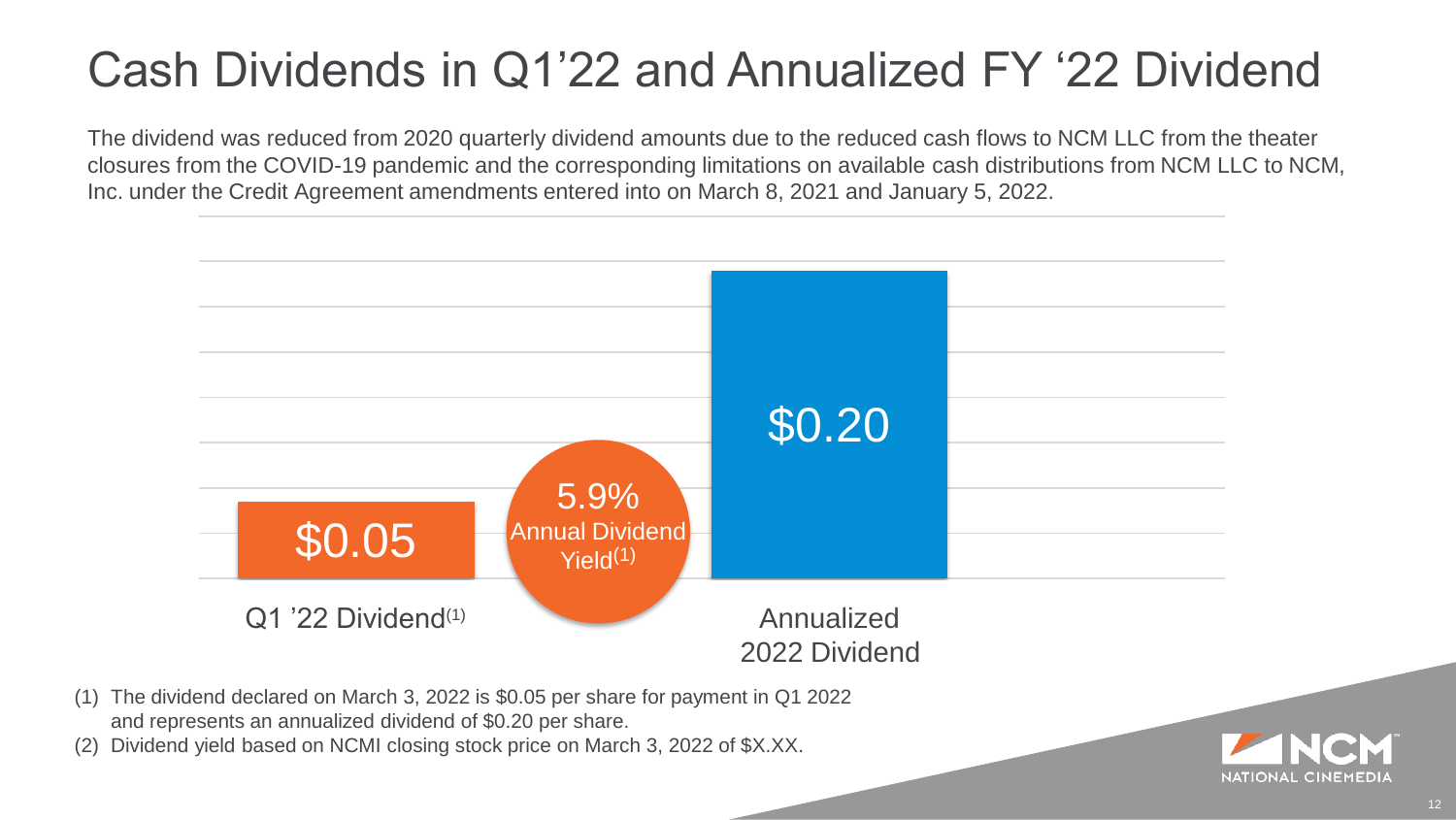#### Financial Outlook

Due to the continued uncertainties related to the COVID-19 pandemic over the near term and the impact of changes in consumer behavior on attendance following the reopening of the theaters, the Company is only providing revenue and Adjusted OIBDA guidance for the first quarter of 2022.

The Company expects to earn revenue of \$32.0 to \$35.0 million and Adjusted OIBDA of negative \$7.0 million to negative \$4.0 million for the first quarter of 2022.

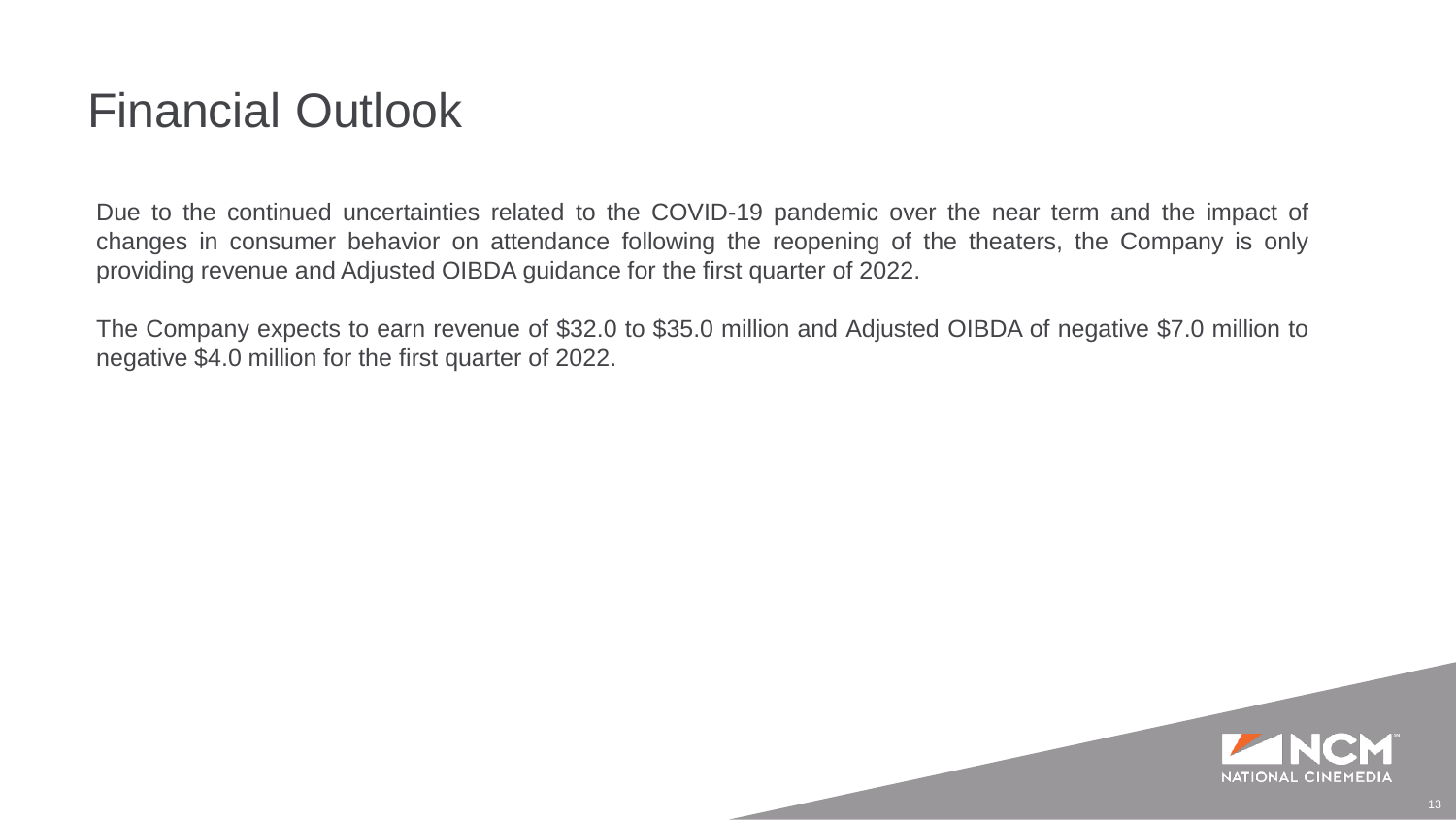## Operating Income to Adjusted OIBDA and Adjusted OIBDA Margin

\$ in millions

|                                                                           | <b>Ouarter Ended</b> |      |                      |            |                      | Year Ended |                      |        |  |
|---------------------------------------------------------------------------|----------------------|------|----------------------|------------|----------------------|------------|----------------------|--------|--|
|                                                                           | December 30,<br>2021 |      | December 31,<br>2020 |            | December 30.<br>2021 |            | December 31,<br>2020 |        |  |
| Operating income (loss)                                                   | \$                   | 8.0  | \$                   | (20.8)     | $\mathbf{p}$         | (68.6)     | \$                   | (61.0) |  |
| Depreciation expense                                                      |                      | 2.5  |                      | 3.6        |                      | 10.9       |                      | 13.1   |  |
| Amortization of intangibles recorded for network theater<br>screen leases |                      | 6.2  |                      | 6.2<br>- 4 |                      | 24.7       |                      | 24.6   |  |
| Share-based compensation costs $(1)$                                      |                      | 1.6  |                      | 1.1        |                      | 8.1        |                      | 2.2    |  |
| Impairment of long-lived assets $(2)$                                     |                      |      |                      |            |                      |            |                      | 1.7    |  |
| Legal fees related to abandoned financing transaction $(3)$               |                      | 0.1  |                      |            |                      | 0.1        |                      |        |  |
| Executive transition costs $(4)$                                          |                      |      |                      |            |                      | 0.1        |                      |        |  |
| Adjusted OIBDA                                                            |                      | 18.4 | S                    | (9.9)      | S                    | (24.7)     |                      | (19.4) |  |
|                                                                           |                      |      |                      |            |                      |            |                      |        |  |

(1) Share-based compensation costs are included in network operations, selling and marketing and administrative expense.

(2) The impairment of long-lived assets primarily relates to the write-off of certain internally developed software.

These fees relate to legal costs incurred for advice pertaining to an alternative debt transaction that was abandoned in the fourth quarter of 2021.

Executive transition costs represent costs associated with the search for a new Company CFO during the third quarter of 2021.